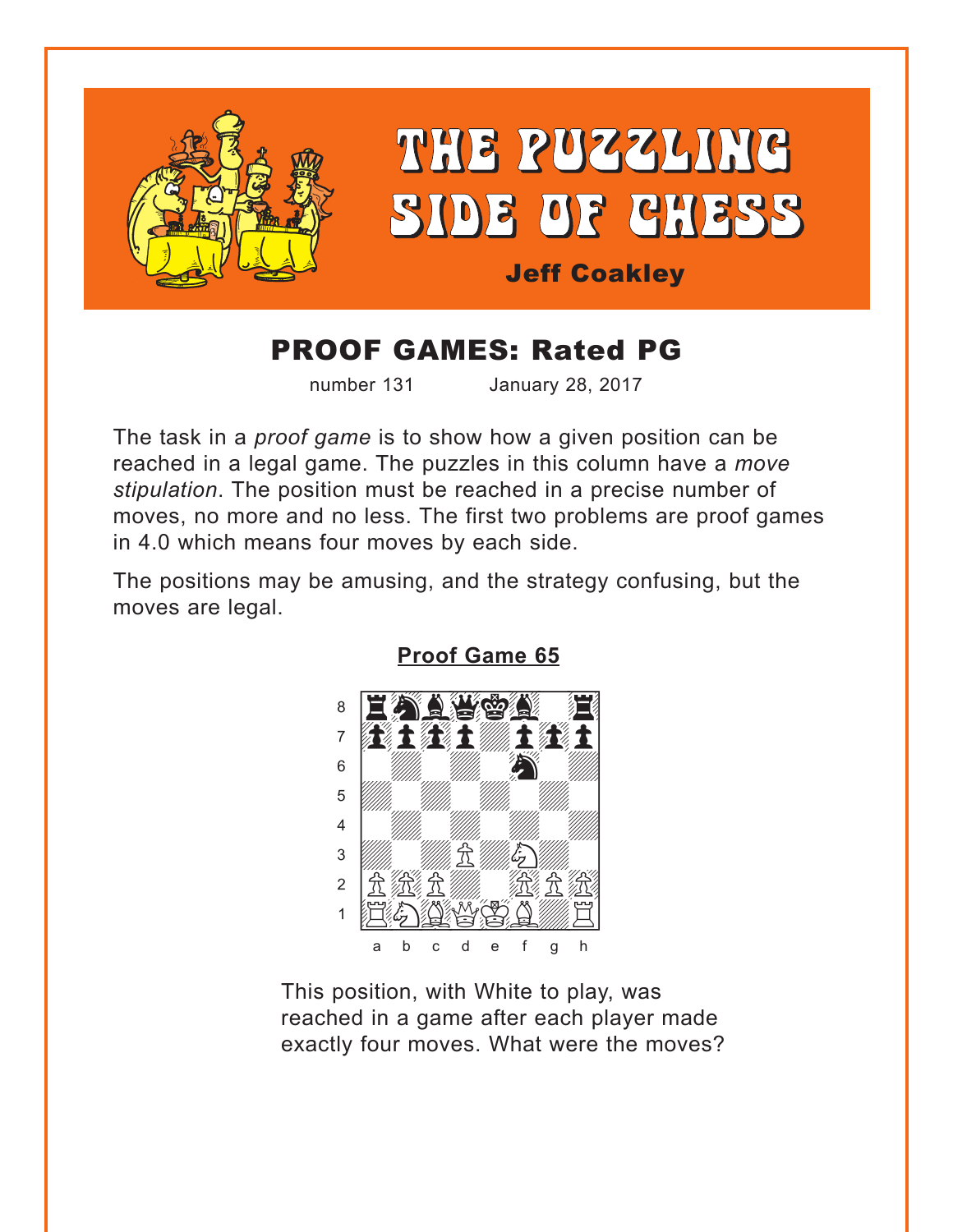### The Chess Detective's Handbook

by Harmonius Hound

<span id="page-1-0"></span>

Chapter 7 A Quiet Place to Ponder the Facts

### **Proof Game 66**



This position was reached after Black's fourth turn. What were the moves?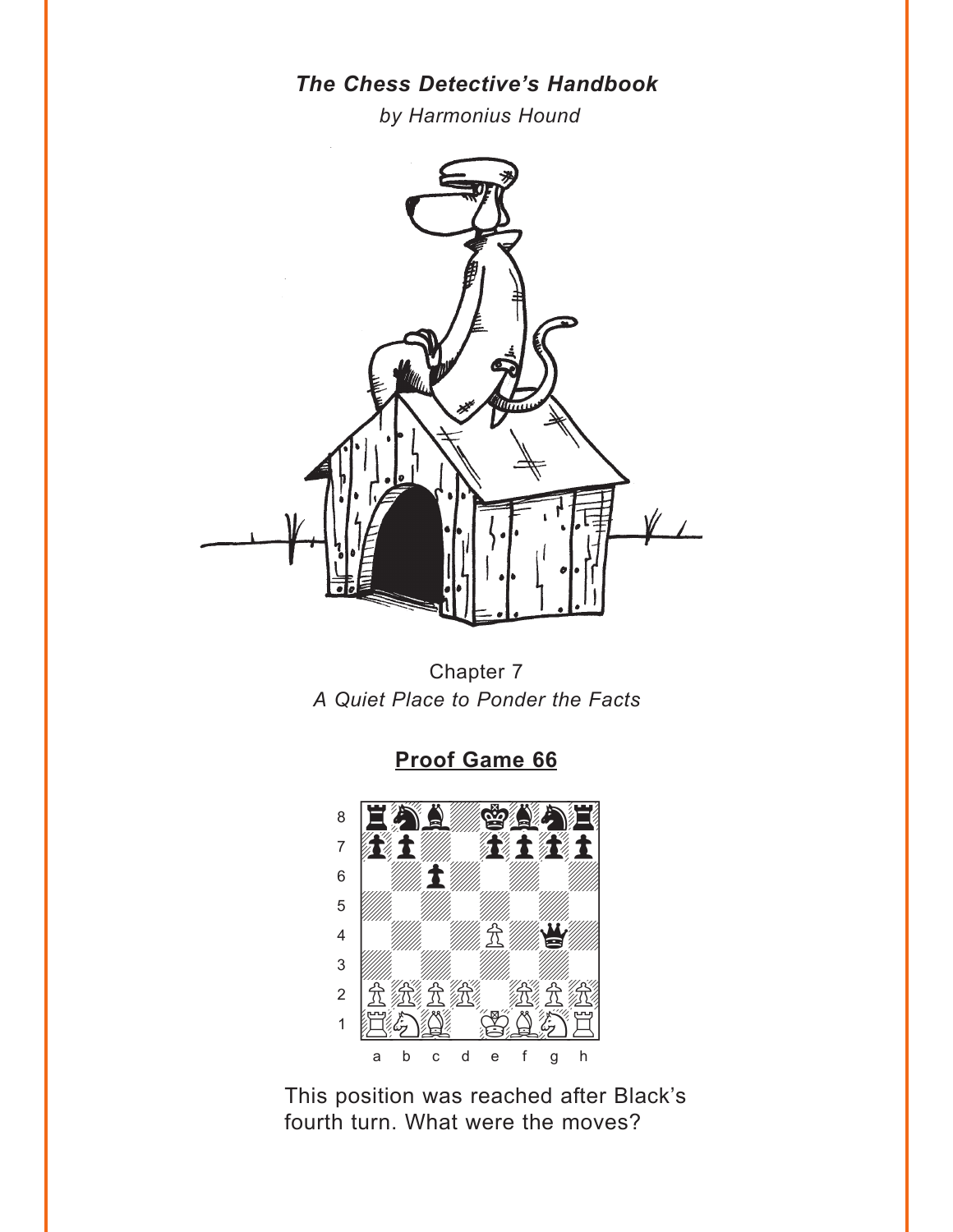<span id="page-2-0"></span>A *synthetic game* is similar to a proof game. But instead of finding the move sequence that leads to a given position, the task is to compose a game that ends with a particular move.



**[Synthetic Game 29](#page-4-0)**

Compose a game that ends with the move **4...c4#**.

The two longer games this week are length 4.5 and 5.5. As usual, each step forward makes the path back more difficult to retrace.



**[Longer Proof Game 31](#page-5-0)** (4.5 moves)

This position was reached after White's fifth turn. What were the moves?

The final proof game (PG) is pushing the limits of solvability for less experienced detectives. But the fact that Black has captured three pieces in five turns may encourage them to make the effort.

Harmonius Hound once referred to it as *The Peculiar Case of the Misguided Minors*. Perhaps more "parental guidance" was in order.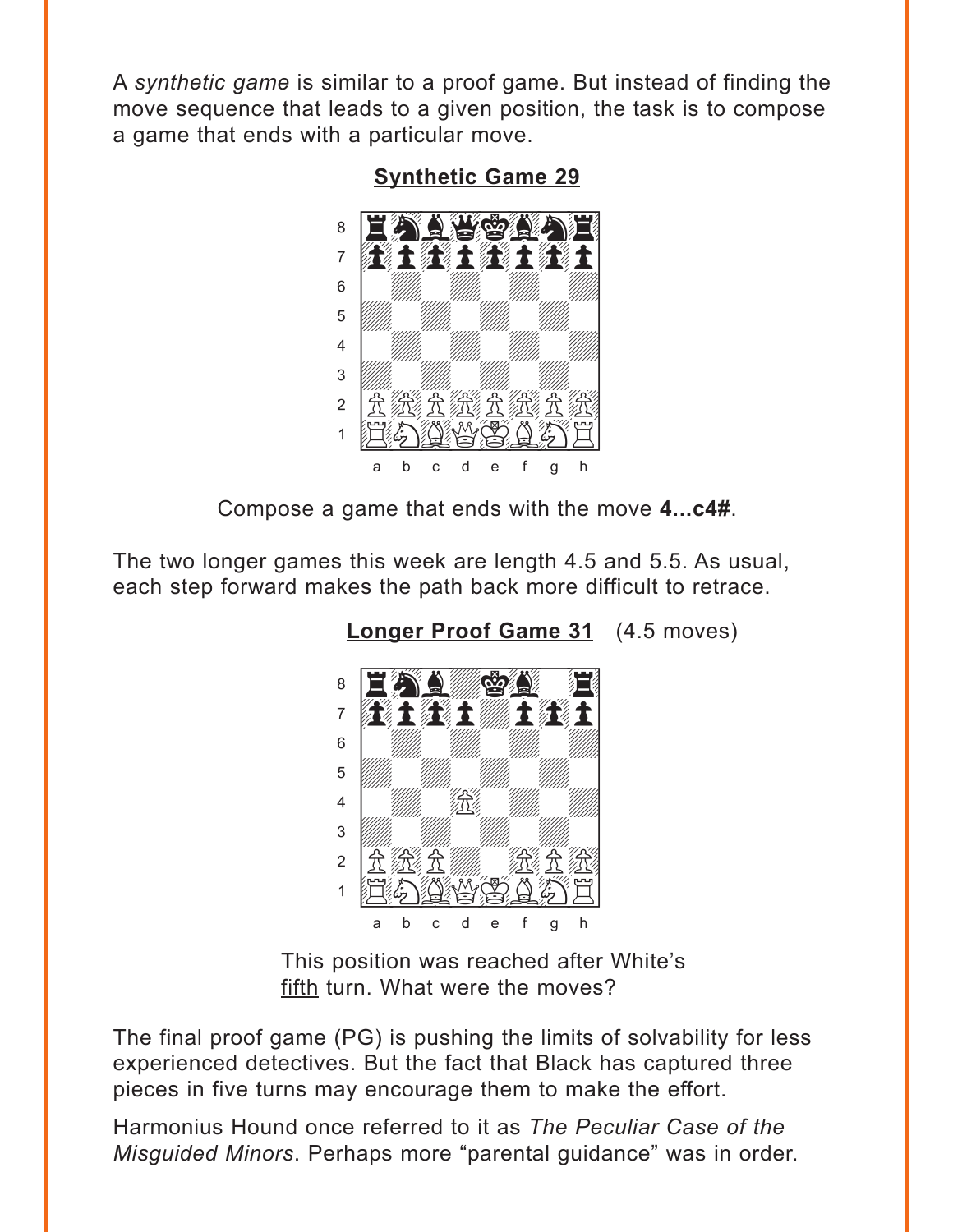## **[Longer Proof Game 32](#page-5-0)** (5.5 moves)

<span id="page-3-0"></span>

This position was reached after White's sixth turn. What were the moves?

## **SOLUTIONS**

All proof games by J. Coakley, *Puzzling Side of Chess* (2017).

**PDF hyperlinks.** You can advance to the solution of any puzzle by clicking on the underlined title above the diagram. To return to the puzzle, click on the title above the solution diagram.

*Archives***.** Other columns with similar problems can be found in the Puzzling Side archives.



#### **[Proof Game 65](#page-0-0)**

1.d3 e5 2.d4 exd4 3.Nf3 d3 4.exd3 Nf6

The position could also arise from a poorly played Russian Defence: 1.e4 e5 2.Nf3 Nf6 3.Nxe5 Nxe4 4.d3 Nf6 5.Nf3. But that is 4.5 moves.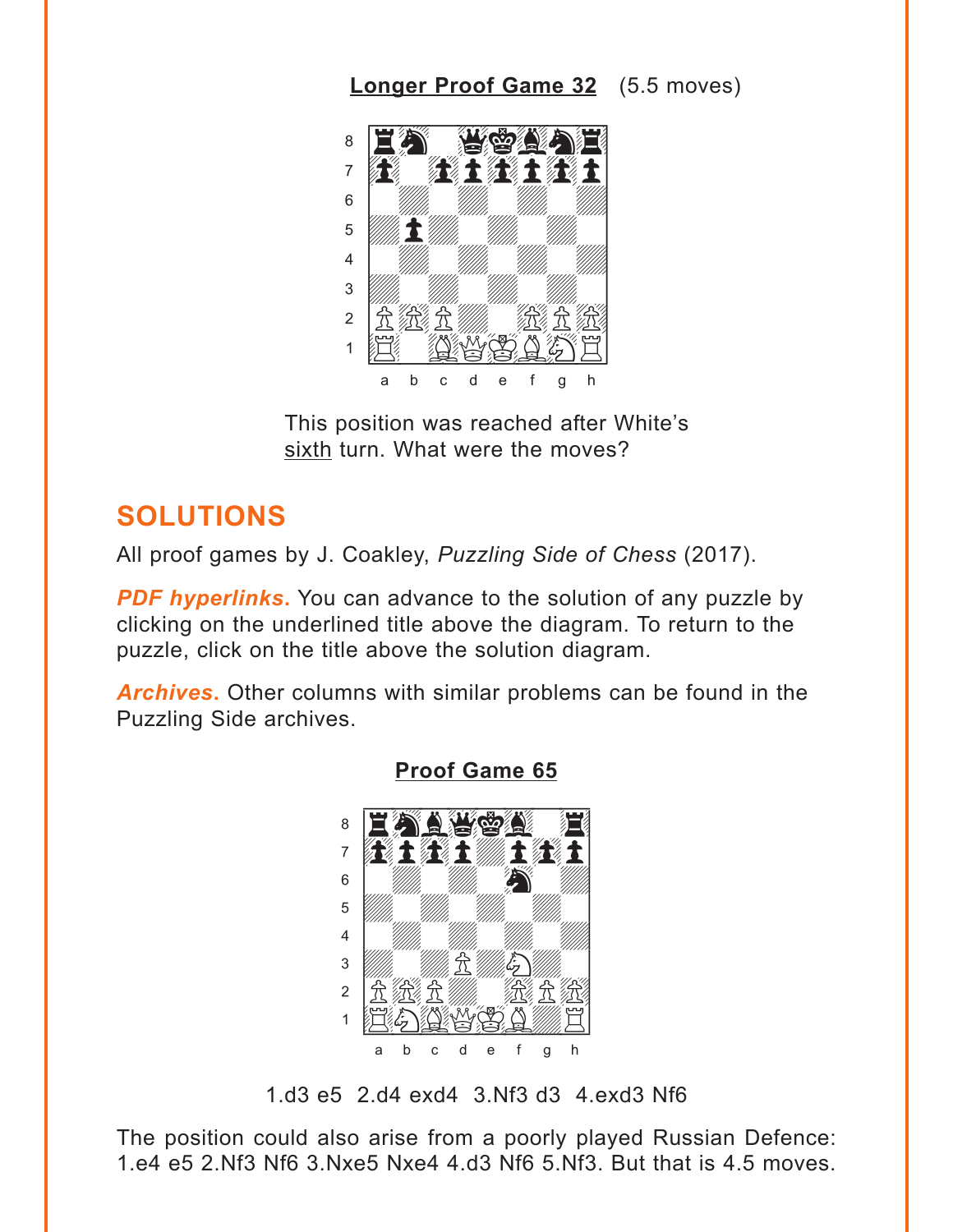### **[Proof Game 66](#page-1-0)**

<span id="page-4-0"></span>

1.e3 c6 2.Qg4 Qc7 3.Qxd7+ Qxd7 4.e4 Qg4

A pair of tempo moves by the white pawn and black queen.

## **[Synthetic Game 29](#page-2-0)**

Hermann Stamm-Wilbrandt 2004



1.d4 c5 2.Kd2 b5 3.Kc3 Qa5+ 4.Kb3 **c4#**

Innovations in the Benoni Defence. 2...b5 can be replaced by 2...d5. Black's first two moves can be interchanged.